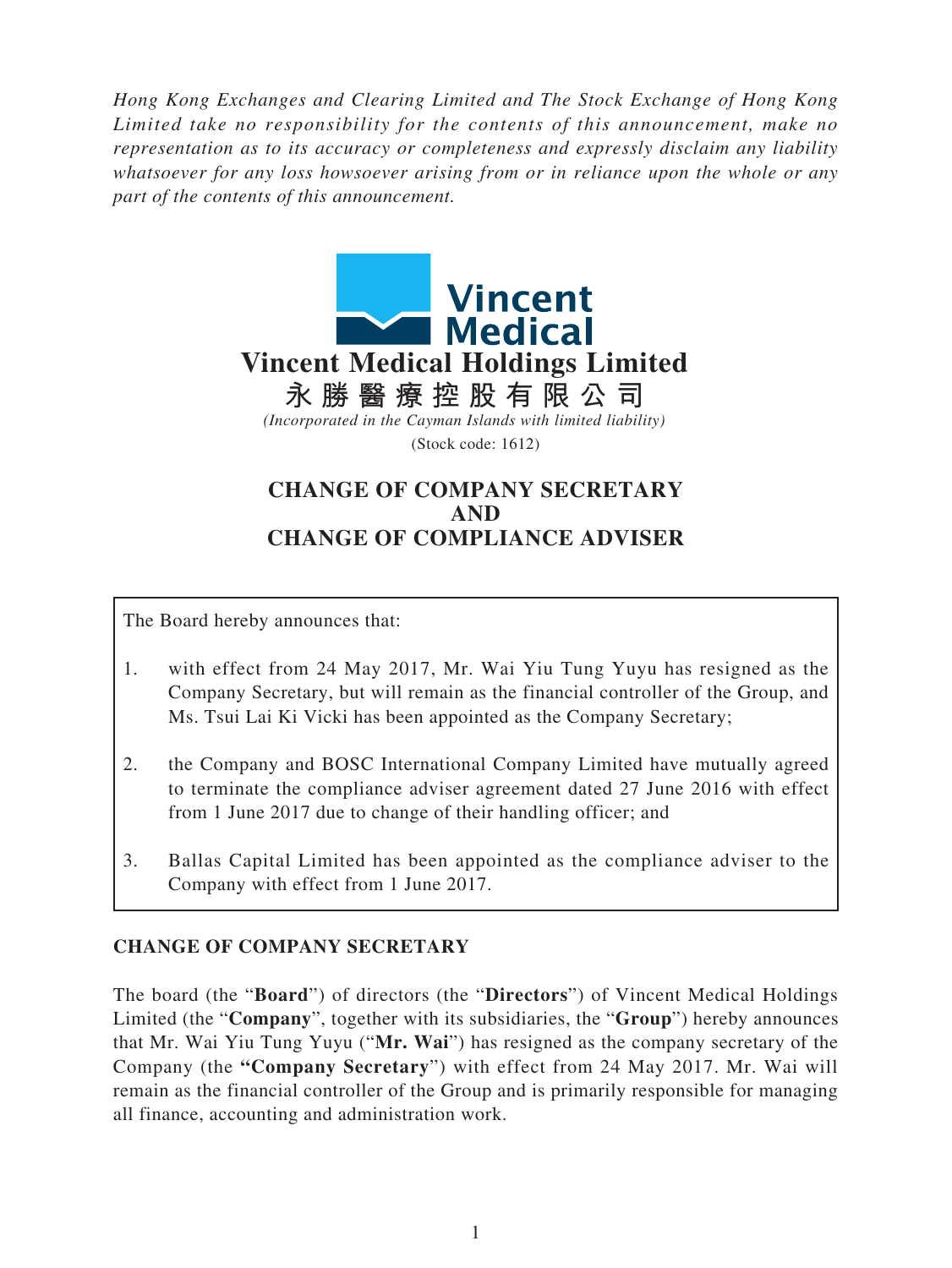Mr. Wai has confirmed that he has no disagreement with the Board and there is no matter relating to his resignation as the Company Secretary that needs to be brought to the attention of the shareholders of the Company (the "**Shareholders**") and The Stock Exchange of Hong Kong Limited (the "**Stock Exchange**").

The Board also announces that Ms. Tsui Lai Ki Vicki ("**Ms. Tsui**") has been appointed as the Company Secretary with effect from 24 May 2017. Ms. Tsui joined the Group as the assistant company secretary in April 2016, and is responsible for the company secretarial functions and provides advice to the Board and the Board committees. Ms. Tsui was graduated from the University of South Australia with a bachelor degree in accountancy in April 2003. She has extensive experience in a diversified range of corporate services and has been providing company secretarial services to various Hong Kong listed companies for about 12 years. Ms. Tsui is an associate member of The Hong Kong Institute of Chartered Secretaries and The Institute of Chartered Secretaries and Administrators in United Kingdom.

The Board wishes to take this opportunity to express gratitude to Mr. Wai for his contributions to the Company during the term of his services as the Company Secretary and also extends a warm welcome to Ms. Tsui on her new appointment.

## **CHANGE OF COMPLIANCE ADVISER**

The Board hereby announces that the Company and BOSC International Company Limited ("**BOSCI**") have mutually agreed to terminate the compliance adviser agreement dated 27 June 2016 with effect from 1 June 2017 due to change of BOSCI's handling officer. Save as disclosed in this announcement, the Board confirms that, as at the date of this announcement, there are no other matters relating to the change of compliance adviser that need to be drawn to the attention of the Shareholders and the Stock Exchange.

The Board further announces that Ballas Capital Limited ("**Ballas Capital**") has been appointed as the compliance adviser to the Company as required pursuant to Rule 3A.27 of the Rules Governing the Listing of Securities on the Stock Exchange (the "**Listing Rules**") with effect from 1 June 2017 until the date, pursuant to Rule 3A.19 of the Listing Rules, on which the Company complies with Rule 13.46 of the Listing Rules in respect of its financial results for the first full financial year commencing after the date of its initial listing (being the financial year ending 31 December 2017), or until the compliance adviser agreement entered into between the Company and Ballas Capital is terminated in accordance with its terms, whichever is earlier.